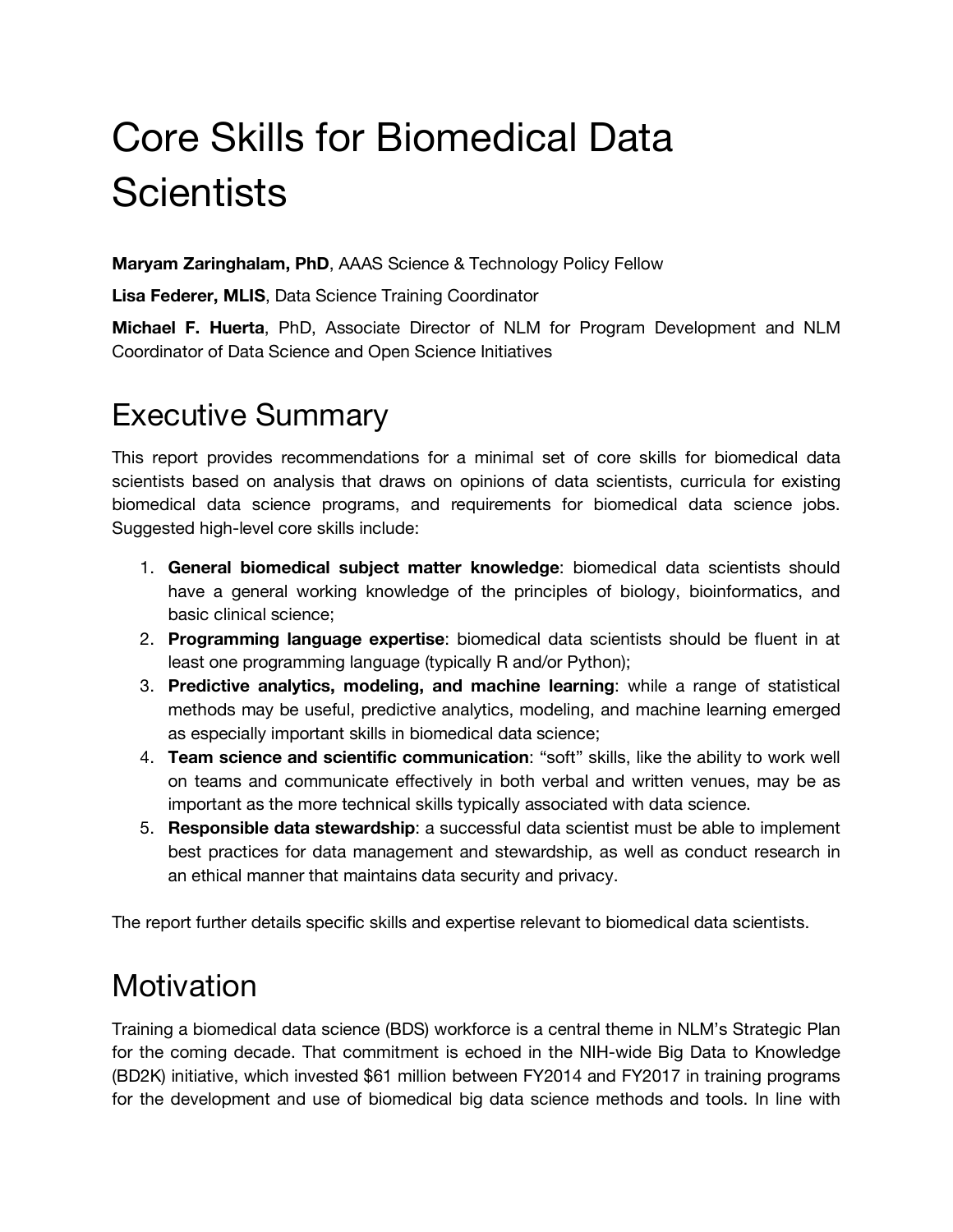this commitment, a recent report to the NLM Director recommended working across NIH to identify and develop core skills required of a biomedical data scientist to consistency across the cohort of NIH-trained data scientists. This report provides a set of recommended core skills based on analysis of current BD2K-funded training programs, biomedical data science job ads, and practicing members of the current data science workforce.

# Methodology

 $\overline{a}$ 

 The Workforce Excellence team took a three-pronged approach to identifying core skills required of a biomedical data scientist (BDS), drawing from:

- a) Responses to a 2017 Kaggle<sup>1</sup> survey<sup>2</sup> of over 16,000 self-identified data scientists  **working across many industries.** Analysis of the Kaggle survey responses from the current data science workforce provided insights into the current generation of data scientists, including how they were trained and what programming and analysis skills they use.
- b) **Data science skills taught in BD2K-funded training programs.** A qualitative content analysis was applied to the descriptions of required courses offered under the 12 BD2K-funded training programs. Each course was coded using qualitative data analysis software, with each skill that was present in the description counted once. The coding schema of data science-related skills was inductively developed and was organized into four major categories: (1) statistics and math skills; (2) computer science; (3) subject knowledge; (4) general skills, like communication and teamwork. The coding schema is detailed in Appendix A.
- c) **Desired skills identified from data science-related job ads.** 59 job ads from government (8.5%), academia (42.4%), industry (33.9%), and the nonprofit sector (15.3%) were sampled from websites like Glassdoor, Linkedin, and Ziprecruiter. The content analysis methodology and coding schema utilized in analyzing the training programs were applied to the job descriptions. Because many job ads mentioned the same skill more than once, each occurrence of the skill was coded, therefore weighting important skills that were mentioned multiple times in a single ad.

 Analysis of the above data provided insights into the current state of biomedical data science training, as well as a view into data science-related skills likely to be needed to prepare the BDS workforce to succeed in the future. Together, these analyses informed recommendations for core skills necessary for a competitive biomedical data scientist.

 $<sup>1</sup>$  Kaggle is an online community for data scientists, serving as a platform for collaboration, competition,</sup> and learning: http://kaggle.com and learning: <u><http://kaggle.com></u><br><sup>2</sup> In August 2[017, Kaggle condu](http://kaggle.com)cted an industry-wide survey to gain a clearer picture of the state of data

 science and machine learning. A standard set of questions were asked of all respondents, with more specific questions related to work for employed data scientists and questions related to learning for data scientists in training. Methodology and results: https://www.kaggle.com/kaggle/kaggle-survey-2017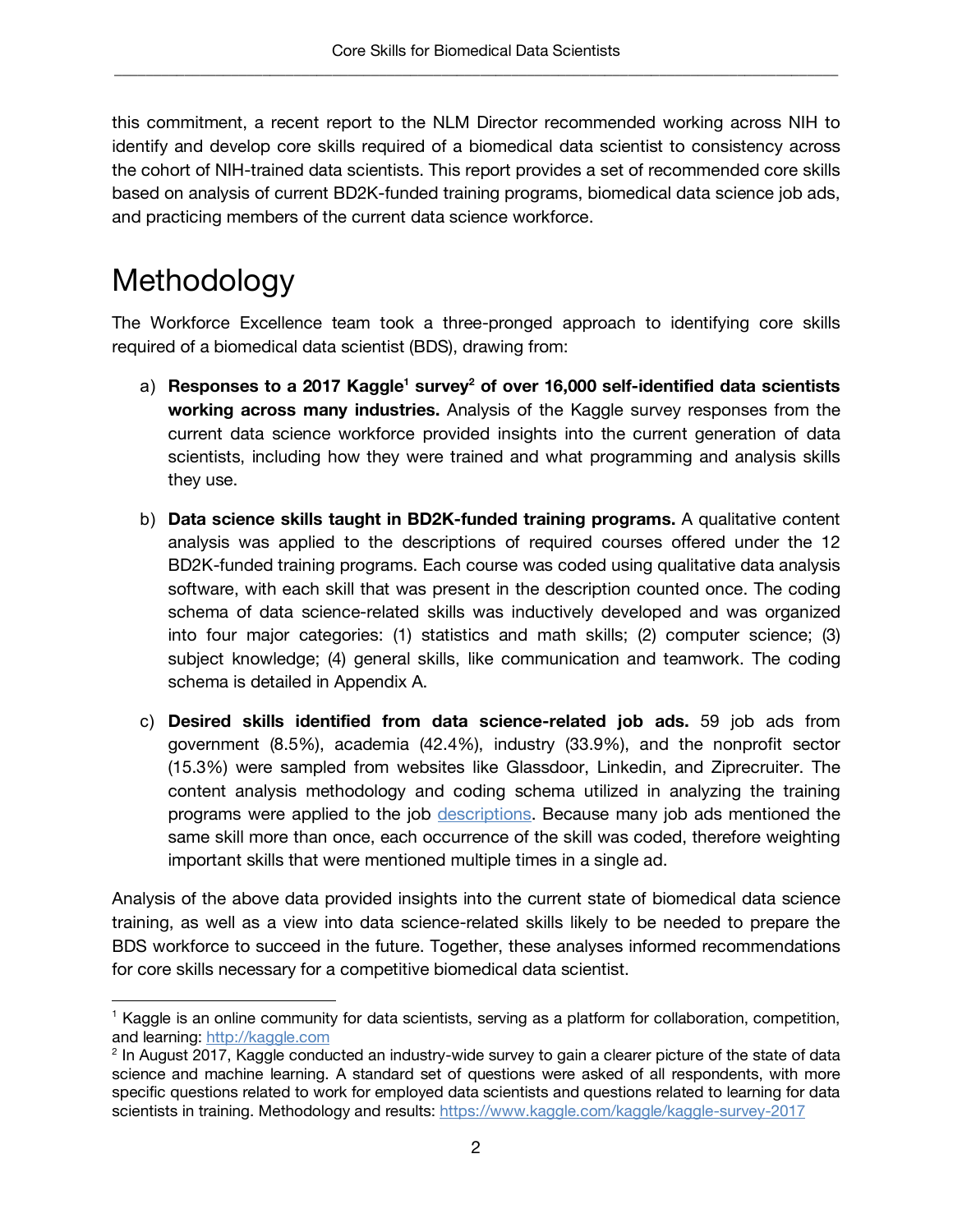## **Results**

### Skills Reported by Kaggle Respondents

 This study analyzed the Kaggle survey respondents who indicated they worked in either an academic (n = 1,645, 9.8%) or medical-related (n = 252, 1.5%) data science position. The majority of Kaggle survey respondents in these fields (91.1% of academic and 87.7% of medical) began their data science training through university courses, structured online courses (i.e. MOOCs), or on their own (Figure 1). University courses played a larger role in data science training for academic data scientists, while online courses playing a larger role for medical data scientists. As biomedical data science becomes more established as a field, formal university training will likely play a greater role in training competitive candidates to enter the data science workforce. Consequently, university training programs must adequately prepare trainees with a core set of skills to meet the demands of the data science profession.



**Figure 1.** Kaggle survey responses for first experiences with data science training from 1,639 academic data scientists and 228 medical data scientists.

 Among biomedical data scientists responding to the Kaggle survey, the skills considered important to the highest percentage of respondents were: (1) data visualization; (2) statistical methods including random forests, logistic regression, and cross-validation; and (3) programming skills including Python, R, and SQL. This survey did not ask respondents about the importance of specific subject matter expertise, likely because the audience for the survey was data scientists in general, not just *biomedical* data scientists. Future research focusing specifically on biomedical data scientists could help elucidate the role of subject matter expertise to their daily work.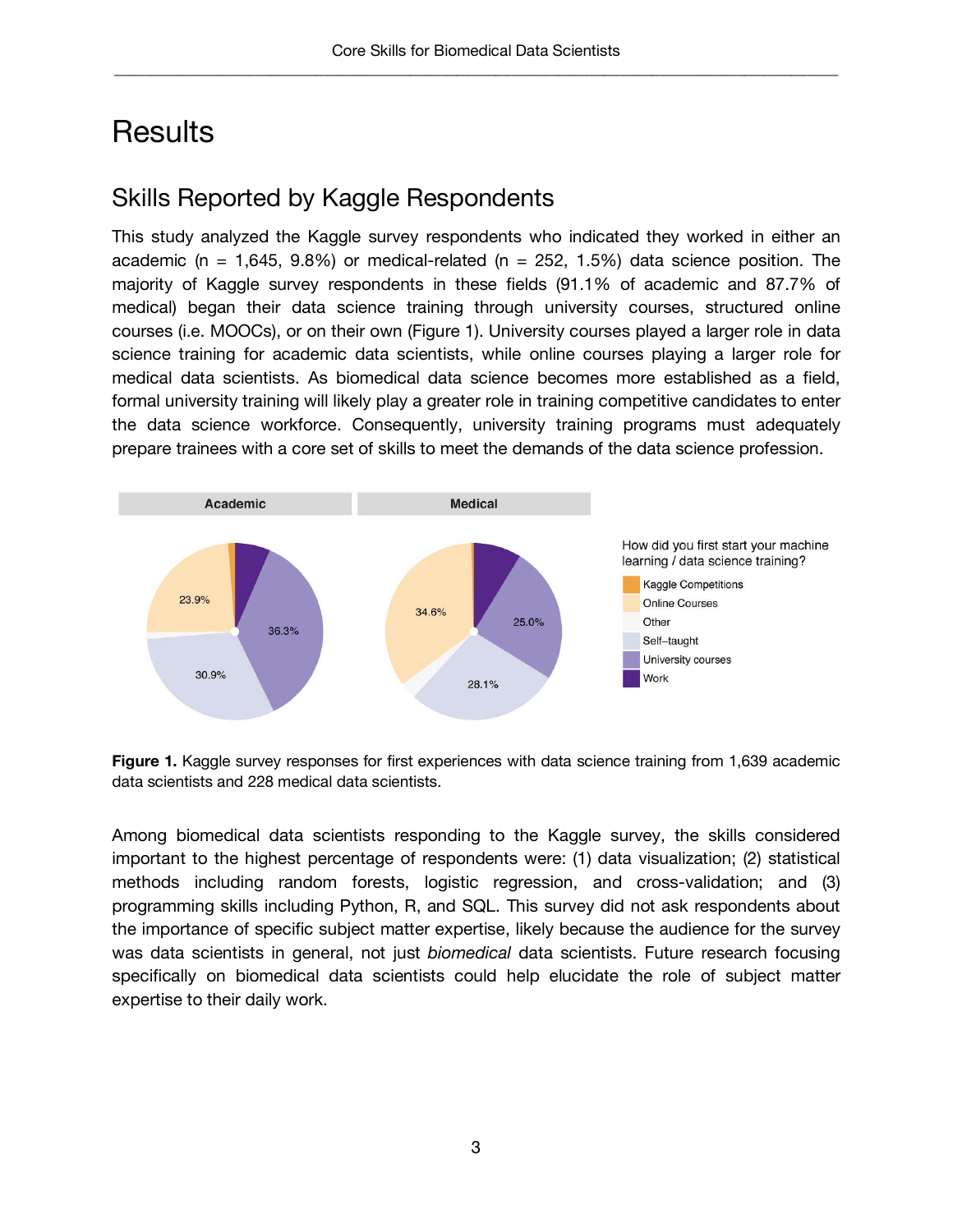### Skills Covered in BD2K-Funded Training Programs

 Qualitative content analysis of required courses revealed an emphasis on computer science and subject knowledge skills in the twelve BD2K-funded training programs (Figure 2). The exact breakdown of skills varied across programs, with some emphasizing computer science skills while others had a significant focus on subject matter expertise. However, all of the programs provided holistic training that incorporated elements of statistics and math, computer science, and subject matter expertise, as well as more practical general skills, like team science and written communication. Figure 2 shows the proportions of data science- related topics covered in BD2K-funded training programs. Appendix A provides additional information about the percent of programs that teach individual skills.



 **Figure 2.** Proportions of data science-related topics covered by BD2K-funded training programs.

 The above analysis was restricted to descriptions of required courses, so skills acquired through electives or thesis research were not included. For instance, thesis research builds general skills like collaboration and communication as well as subject matter expertise required for pursuing a research project.

### Skills Included in Data Science Job Ads

 Job ads typically required a variety of skills drawing on all three areas of expertise (statistics, computer science, and subject matter knowledge), with particular emphasis on computer science skills. Jobs in academia differed from those in other industries in placing additional emphasis on skills like teaching, mentoring, grant writing, and publishing. Across all industries, applicants were widely expected to be able to work well in teams and communicate effectively both verbally and in writing. The emphasis on general skills seen across industries suggests that training and experience in various data science skills is necessary but not sufficient for success; the most desirable candidates for data science jobs will also have skills and expertise that make them effective members of teams and enable them to communicate their findings.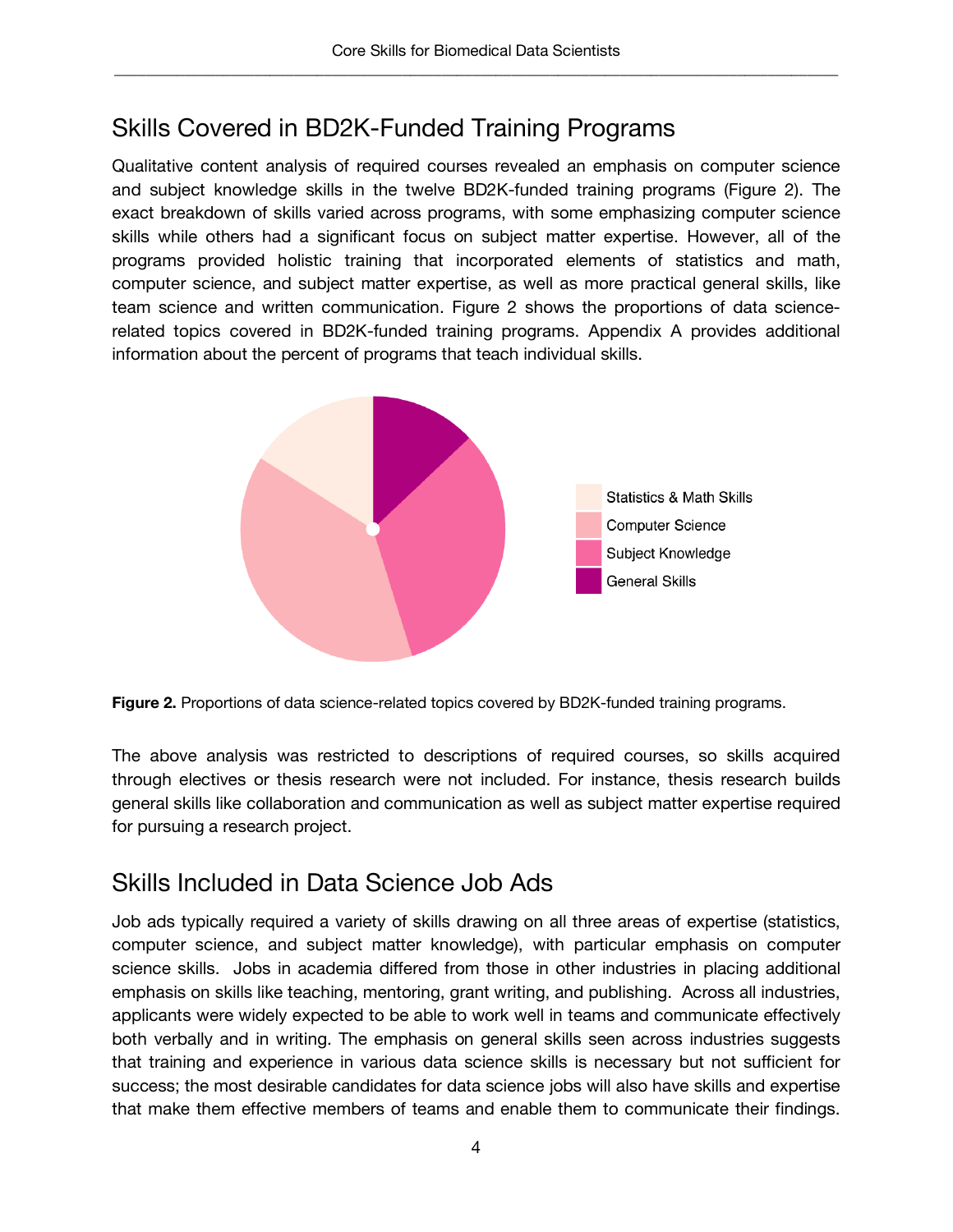Figure 3 shows proportions of skills required for jobs across various industries, and Appendix A provides additional information about the percent of jobs ads that include individual skills.



 **Figure 3.** Proportions of data science-related topics required or preferred in survey of 59 BDS job ads.

# Recommendations for Core Skills

### 1. Subject Matter Knowledge

 The findings of this study suggest that being a biomedical data scientist requires at least a basic understanding and level of comfort with general biomedical subject matter knowledge. Given that many biomedical data scientists will work as a member of a team, the depth of subject matter knowledge that a specialist scientist in the field would bring is likely not required. Instead, **biomedical data science trainees may find it more useful to acquire a general working knowledge of the principles of biology, bioinformatics, and basic clinical science**, rather than an in-depth understanding of a specific science like immunology or neuroscience. The curricula of many of the programs considered here generally take this approach, giving students the option to specialize with electives and focusing required courses on more general topics that are likely to be widely applicable across a range of specific biomedical data science applications.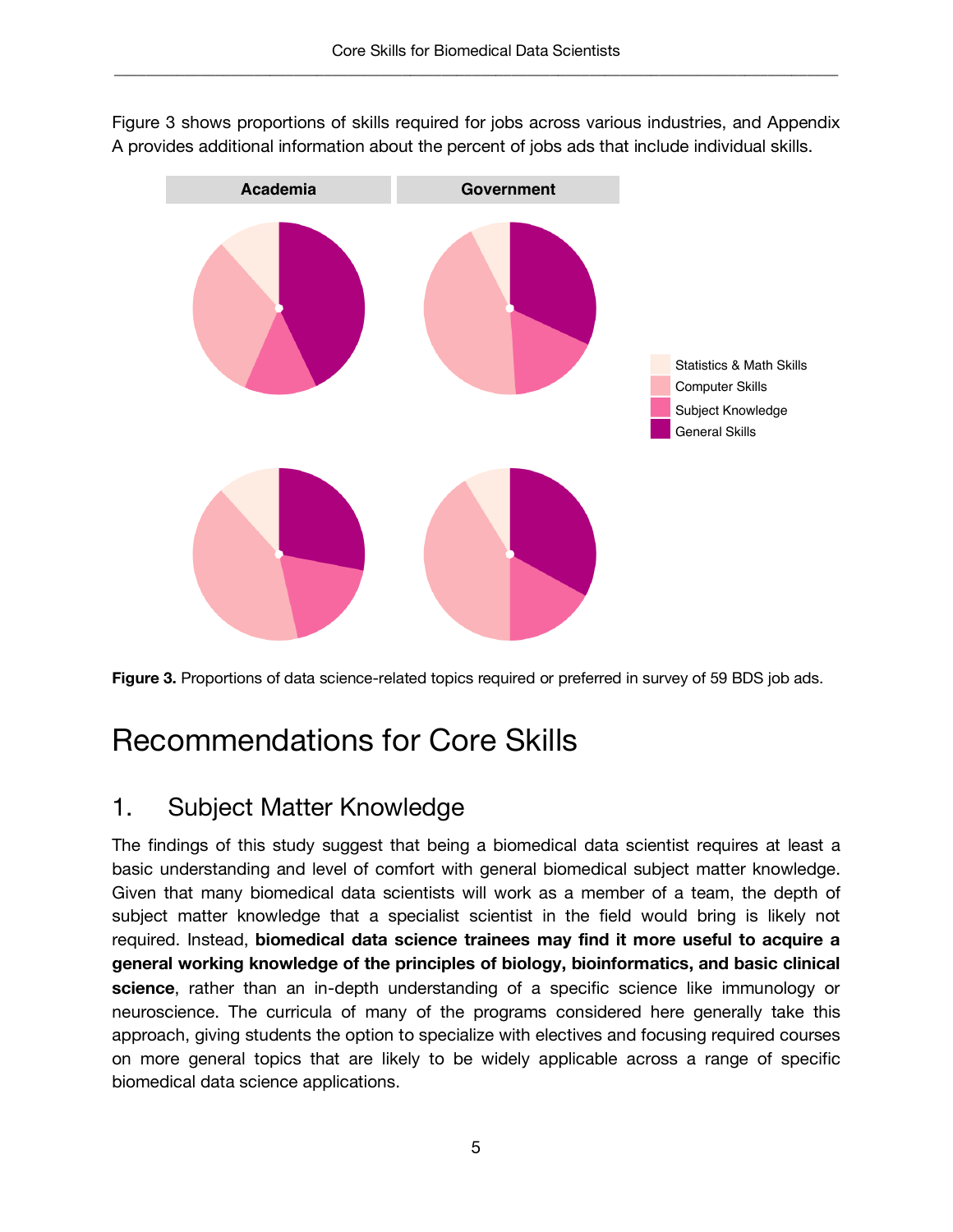### 2. Programming Language Expertise

 The findings of this study suggest that **a biomedical data scientist should be fluent in at least one programming language**. Which programming language is most useful for a biomedical data scientist is less clear; while the job ad analysis indicated a slight preference for R (49.2%) followed closely by Python (45.8%), biomedical respondents to the Kaggle survey indicated a slight preference for Python (27%) over R (25%). R is designed with statisticians in mind and is well-suited to data visualization applications. Python on the other hand is a general-purpose language that is well-suited to developing applications. Nevertheless, a deep understanding of how one language works can equip trainees with the logic structures and conceptual vocabulary underlying that language. Trainees can then apply that basic understanding to learning another language, if necessary. Most of the BD2K-funded programs explicitly mention programming language skills in their curricula, while others imply training in languages geared towards specific applications, such as bioinformatics or machine learning.

### 3. Predictive Analytics, Modeling, and Machine Learning

 While the exact statistical methods applicable to any given data science problem may vary,  **predictive analytics and modeling emerged as dominant statistical methods**. Machine learning approaches, and the software and tools that support them, are also widely relevant. These types of statistical techniques have many potential applications in biomedical data science and are likely relevant regardless of the particular disciplinary or topic focus of a specific data science problem.

 Although most job ads do not specifically mention them, statistical methods that are foundational to predictive analytics, modeling, and machine learning are also important topics for preparing biomedical data scientists. For example, though few job ads mention regression analysis or probability, understanding these topics is a prerequisite for effectively applying machine learning or developing predictive models.

### 4. Team Science and Scientific Communication

 Definitions of data science often emphasize expertise in computer science, statistics, and subject matter knowledge, but the findings of this study suggest that **"soft" skills, like the ability to work well on teams and communicate effectively in both verbal and written venues, may be as important as the more technical skills typically associated with data science**. For more than 90% of the job ads included in this analysis, the successful applicant will be expected to work in a team setting. For data scientists interested in working in an academic setting, experience with leading and working in teams, presenting research findings, and publishing in peer-reviewed articles are especially important.

 Training programs in biomedical data science should ensure that trainees have ample opportunities to collaborate in cross-disciplinary settings in order to prepare them for jobs that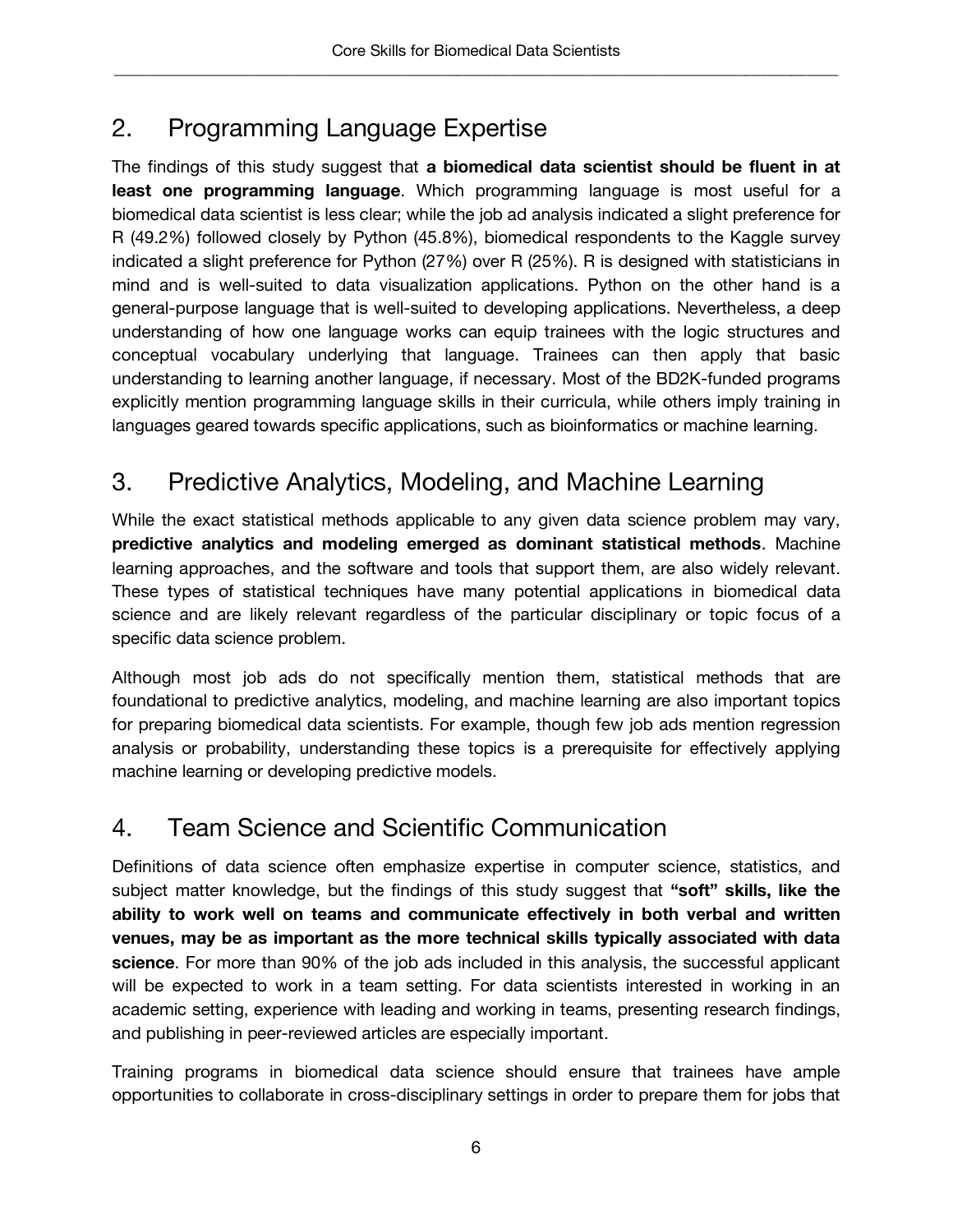will likely involve a significant amount of team science. Biomedical data science trainees could also benefit from training in scientific communication skills as well as real-world opportunities to gain experience with presenting and writing about their work.

### 5. Responsible data stewardship

 Fundamental to data science, is, of course, data. **A successful data scientist must be able to implement best practices for data management and stewardship**, and may be expected to provide leadership in such practices at his or her institution. Responsible data stewardship also underpins scientific reproducibility and enables data sharing, both areas of recent attention from the NIH and other stakeholders in the biomedical research community. Especially in contexts that involve human subjects' data, data scientists must maintain a commitment to ensuring data privacy and upholding high ethical standards. Though responsible conduct of research is a required component for all NIH training, some of the ethical issues and best practices confronting data scientists are unique, so training programs should consider how to prepare the biomedical data science workforce to meet emerging challenges in conducting ethical research and being good stewards of data.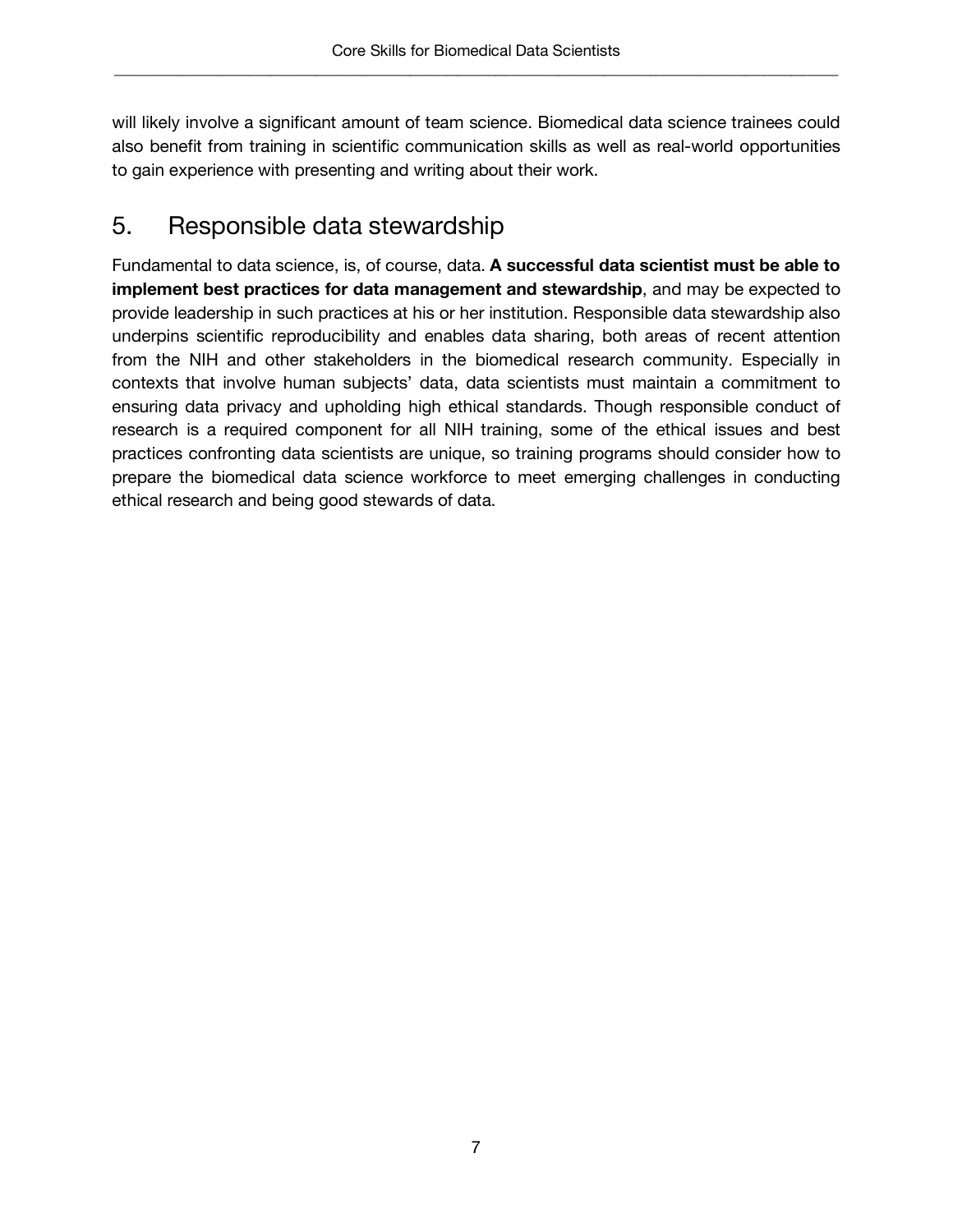# Appendix A - Skills Coding Schema

 Program percent: the percent of university programs that include one or more required courses covering the topic.

| Coding                               | <b>Percent of</b><br>Programs with<br>Coding | <b>Percent of Jobs</b><br>with Coding |
|--------------------------------------|----------------------------------------------|---------------------------------------|
| <b>Education level</b>               | n/a                                          | n/a                                   |
| Bachelor's degree required           | n/a                                          | 23.7%                                 |
| Master's degree required             | n/a                                          | 49.2%                                 |
| MD required                          | n/a                                          | 11.9%                                 |
| PhD required                         | n/a                                          | 50.8%                                 |
| Master's degree preferred            | n/a                                          | 13.6%                                 |
| PhD preferred                        | n/a                                          | 15.3%                                 |
| Statistics and math skills (general) | 58.3%                                        | 57.6%                                 |
| Experimental design                  | 50%                                          | 30.5%                                 |
| Multivariate analysis                | 8.3%                                         | 5.1%                                  |
| Predictive analytics and modelling   | 41.7%                                        | 45.8%                                 |
| Probability                          | 25%                                          | 1.7%                                  |
| Regression analysis                  | 33.3%                                        | 8.5%                                  |
| Sampling                             | n/a                                          | 1.7%                                  |
| Time series analysis                 | 25%                                          | 3.4%                                  |
| <b>Computer science (general)</b>    | 58.3%                                        | 37.3%                                 |
| Algorithms                           | 66.7%                                        | 27.1%                                 |
| Big data analytics                   | 50%                                          | 42.4%                                 |
| Cloud based computing                | 16.7%                                        | 15.3%                                 |
| Computing systems and architecture   | 8.3%                                         | 10.2%                                 |
| Data mining                          | 41.7%                                        | 28.8%                                 |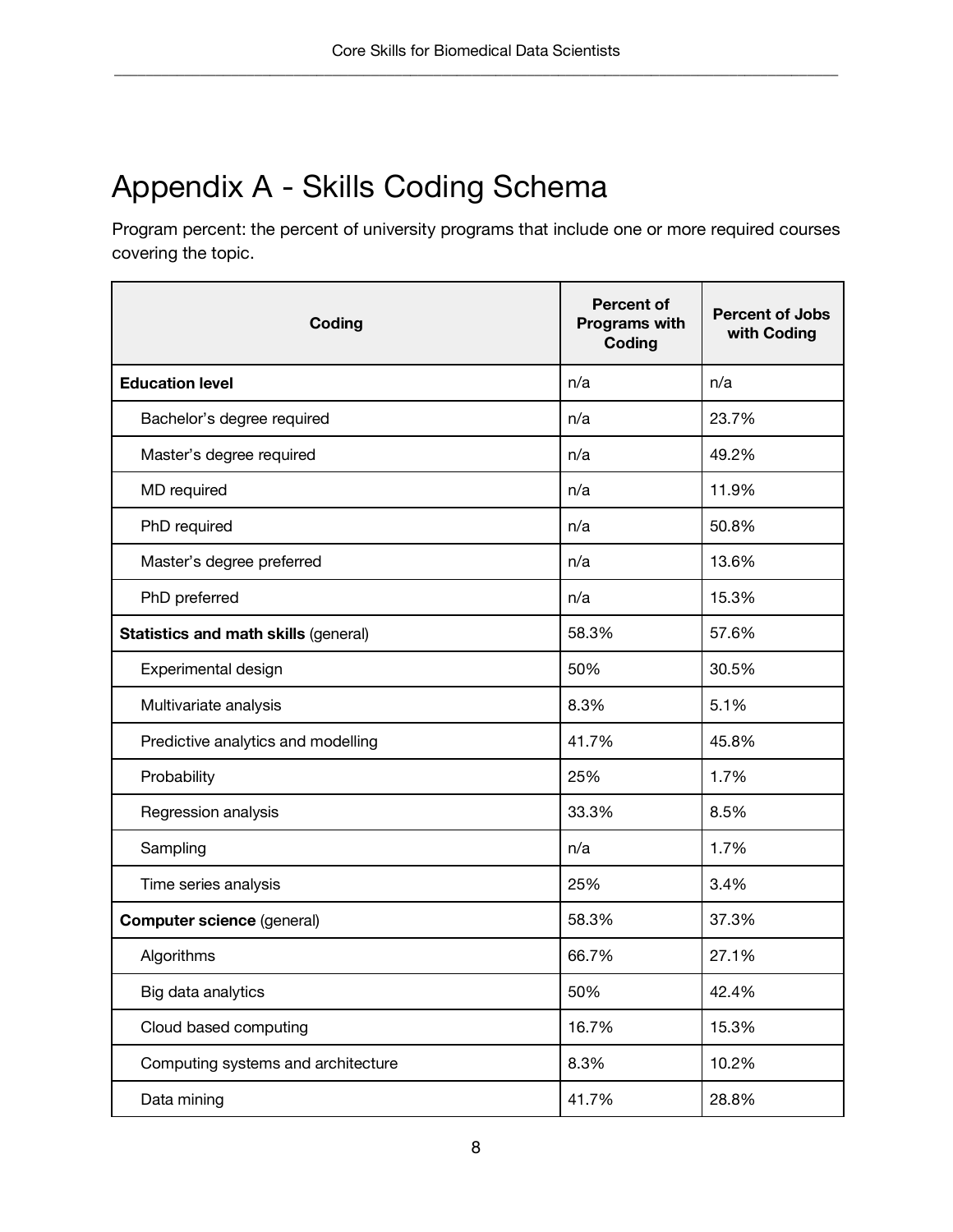| Data security and privacy                | 16.7% | 6.8%  |
|------------------------------------------|-------|-------|
| Data structures and database design      | 50%   | 42.4% |
| Machine learning                         | 41.7% | 52.5% |
| Scalable and parallel computing          | 25%   | 22.0% |
| Software development                     | 25%   | 32.2% |
| Visualization                            | 16.7% | 45.8% |
| Text analytics (general)                 | 8.3%  | 8.5%  |
| <b>Computational linguistics</b>         | n/a   | n/a   |
| Natural language processing              | 16.7% | 10.2% |
| Programming (general)                    | 58.3% | 32.2% |
| $C$ or $C_{++}$                          | n/a   | 23.7% |
| Java                                     | 8.3%  | 25.0% |
| Javascript                               | n/a   | 5.1%  |
| Other programming language               | n/a   | 13.6% |
| Perl                                     | n/a   | 15.3% |
| Python                                   | 16.7% | 45.8% |
| $\mathsf{R}$                             | 16.7% | 49.2% |
| SQL                                      | n/a   | 20.3% |
| Software and operating systems (general) | 8.3%  | 15.3% |
| Linux or unix                            | 16.7% | 16.9% |
| <b>MATLAB</b>                            | 8.3%  | 8.5%  |
| Other specific software                  | n/a   | 10.2% |
| SAS                                      | 8.3%  | 22.0% |
| <b>Stata</b>                             | 8.3%  | 13.6% |
| Subject Matter Knowledge (general)       | 58.3% | 42.4% |
| <b>Bioinformatics</b>                    | 66.7% | 55.9% |
| Clinical science                         | 50%   | 18.6% |
| Epidemiology                             | 16.7% | 11.9% |